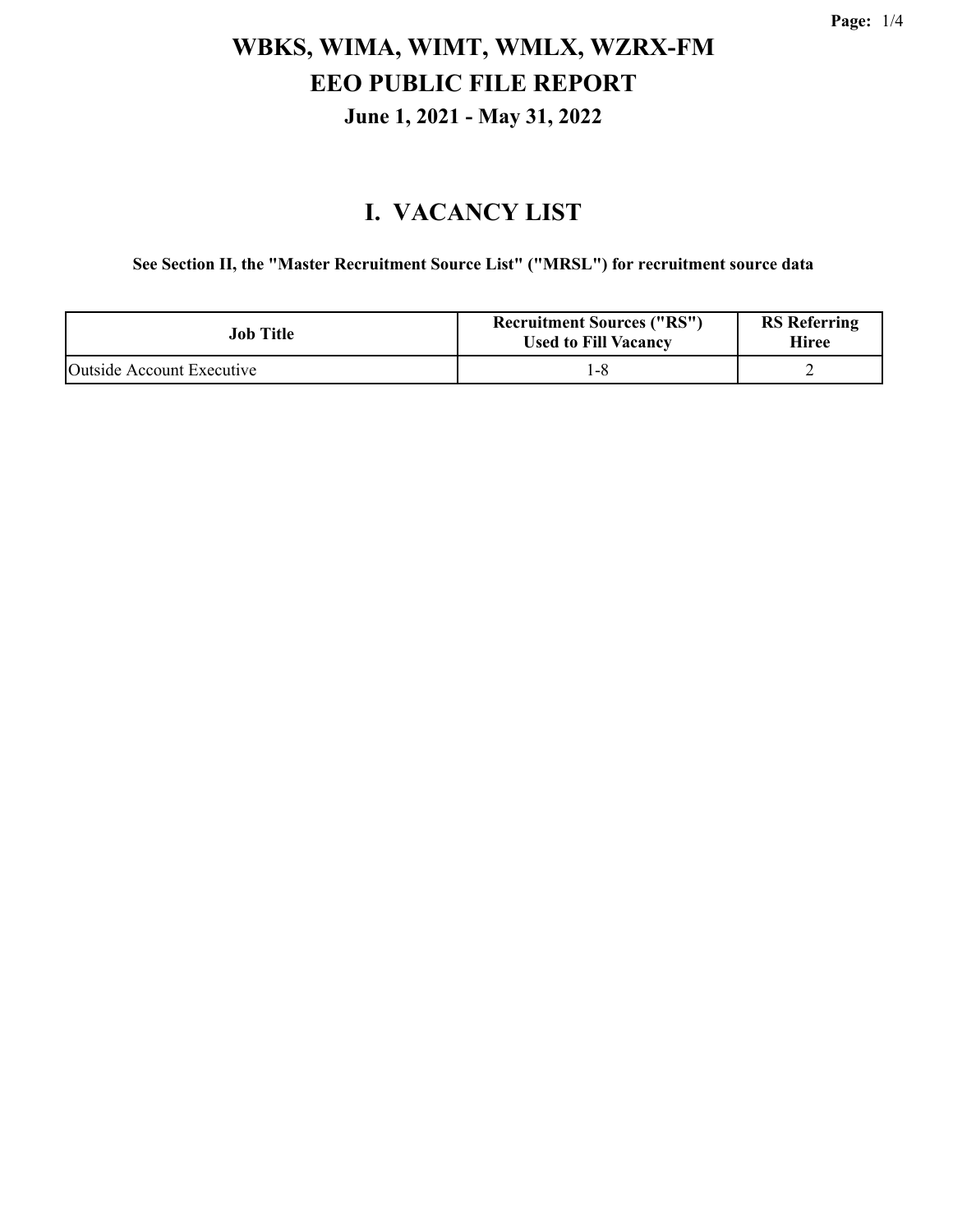#### **II. MASTER RECRUITMENT SOURCE LIST ("MRSL")**

| <b>RS</b><br><b>Number</b> | <b>RS</b> Information                                                                                                                                                                                                                          | <b>Source Entitled</b><br>to Vacancy<br><b>Notification?</b><br>(Yes/No) | <b>No. of Interviewees</b><br><b>Referred by RS</b><br>Over<br><b>Reporting Period</b> |
|----------------------------|------------------------------------------------------------------------------------------------------------------------------------------------------------------------------------------------------------------------------------------------|--------------------------------------------------------------------------|----------------------------------------------------------------------------------------|
| $\mathbf{1}$               | College Job Fairs location<br><b>667 WEST MARKET ST</b><br>LIMA, Ohio<br>Phone: 4199967613<br>Email: mattbell@iheartmedia.com<br><b>MATT BELL</b>                                                                                              | N                                                                        | $\boldsymbol{0}$                                                                       |
| $\overline{2}$             | Employee Referral                                                                                                                                                                                                                              | N                                                                        | $\mathbf{1}$                                                                           |
| 3                          | iHeartMedia.dejobs.org<br>20880 Stone Oak Pkwy<br>San Antonio, Texas 78258<br>Phone: 210-253-5126<br>Url: http://www.iheartmedia.dejobs.org<br><b>Talent Acquisition Coordinator</b><br><b>Manual Posting</b>                                  | N                                                                        | $\boldsymbol{0}$                                                                       |
| 4                          | iHeartMediaCareers.com<br>20880 Stone Oak Pkwy<br>San Antonio, Texas 78258<br>Phone: 210-253-5126<br>Url: http://www.iheartmediacareers.com<br><b>Talent Acquisition Coordinator</b><br><b>Manual Posting</b>                                  | N                                                                        | $\boldsymbol{0}$                                                                       |
| 5                          | James A Rhodes State Colege<br>4240 Campus Dr<br>Lima, Ohio 45804<br>Phone: 419-995-8312<br>Url: http://www.rhodesstate.edu/<br>Email: richardon.k@rhodesstate.edu<br>Krista Richardson                                                        | N                                                                        | $\boldsymbol{0}$                                                                       |
| 6                          | LinkedIn – automatically posted from<br>iHeartMediaCareers.com<br>1000 W Maude Ave<br>Sunnyvale, California 94085<br>Phone: 650-687-3600<br>Url: https://www.linkedin.com/company/linkedin/<br><b>Career Services</b><br><b>Manual Posting</b> | N                                                                        | $\boldsymbol{0}$                                                                       |
| 7                          | Ohio Northern University<br>525 S. Main St<br>Ada, Ohio 45810<br>Phone: 419-772-2145<br>Url: https://onu-csm.symplicity.com/<br>Email: career@onu.edu<br>Anne Niese                                                                            | N                                                                        | $\boldsymbol{0}$                                                                       |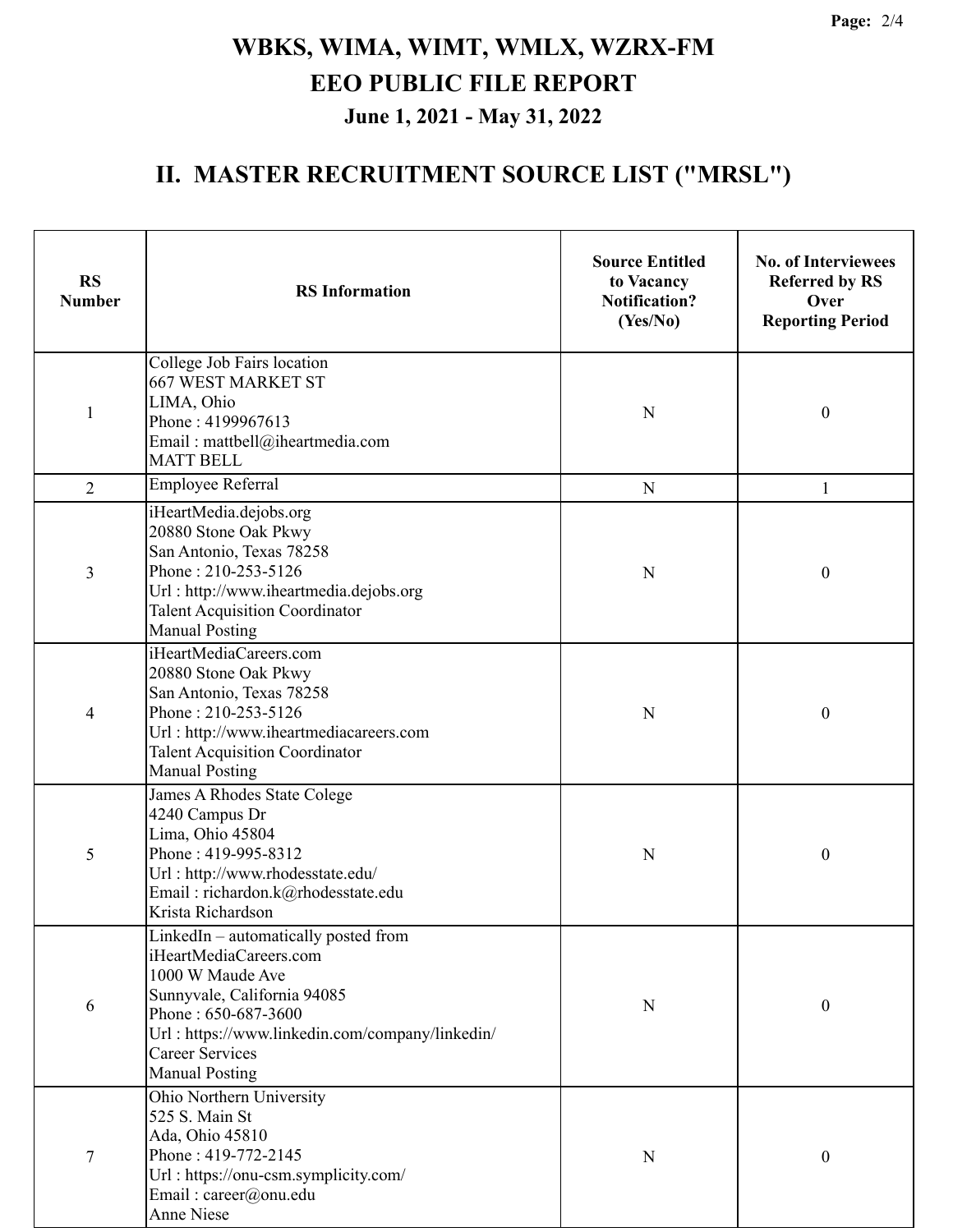#### **II. MASTER RECRUITMENT SOURCE LIST ("MRSL")**

| <b>RS</b><br><b>Number</b> | <b>RS</b> Information                                                                                                                                                                                        | <b>Source Entitled</b><br>to Vacancy<br><b>Notification?</b><br>(Yes/No) | <b>No. of Interviewees</b><br><b>Referred by RS</b><br>Over<br><b>Reporting Period</b> |
|----------------------------|--------------------------------------------------------------------------------------------------------------------------------------------------------------------------------------------------------------|--------------------------------------------------------------------------|----------------------------------------------------------------------------------------|
| 8                          | www.mediagignow.com<br>300 South Riverside Plaza Suite 800<br>Chicago, Illinois 60606<br>Phone: 336-553-0620<br>Url: http://www.mediagignow.com<br>Email: customerservice@mediagignow.com<br>MediaGigNow.com | N                                                                        | 0                                                                                      |
|                            |                                                                                                                                                                                                              |                                                                          |                                                                                        |